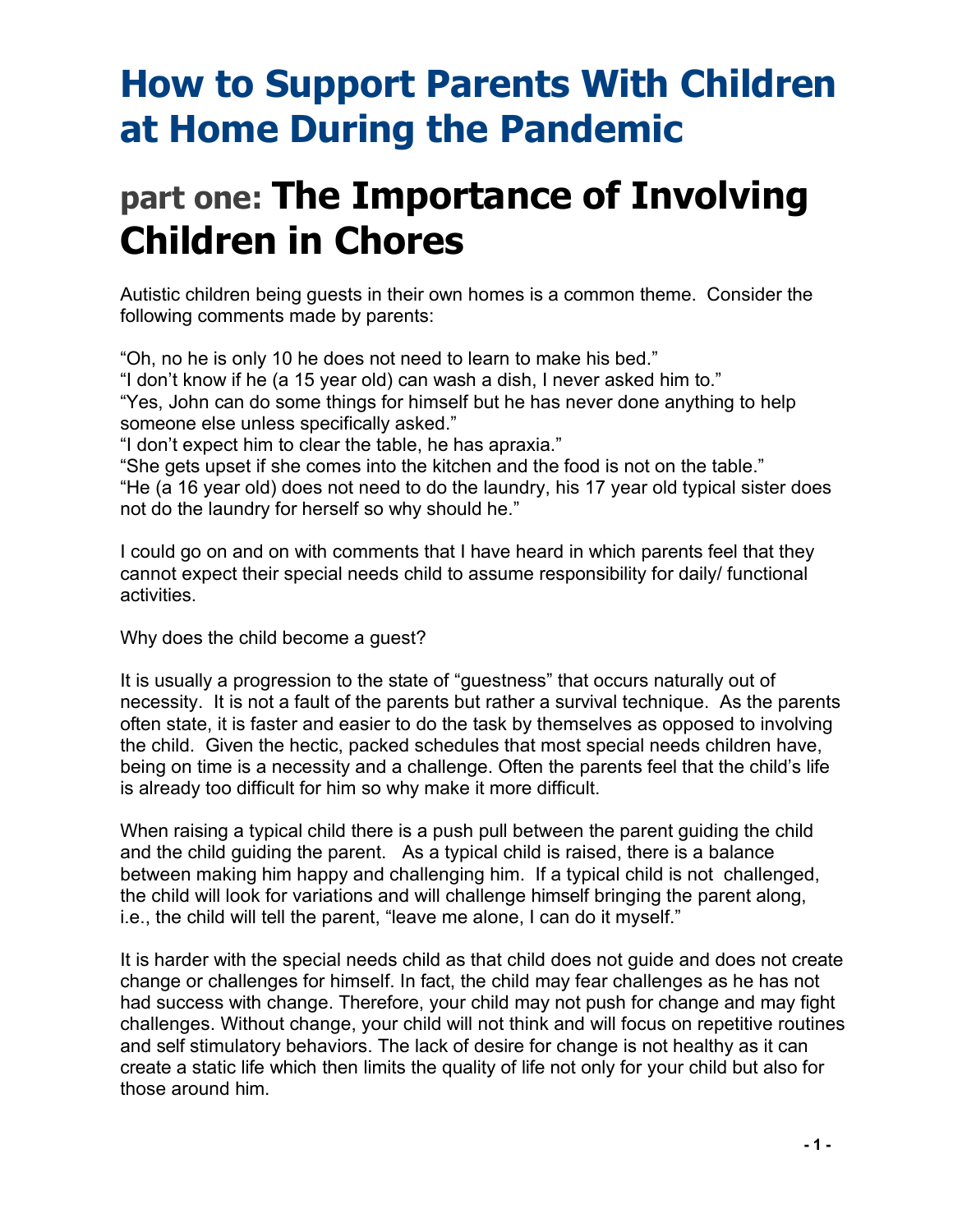#### **INSISTING ON EATING THE SAME LUNCH/ HAVING TO HAVE THE TABLE SET IN EXACTLY THE SAME WAY/ NEEDING TO BE HOME AT EXACTLY THE SAME TIME OR THERE IS A MELT DOWN FOR ANY OF THE ABOVE.**

Therefore as a parent of a child with special needs, it is your job to:

- act as a quide for the child despite the push back from the child;
- figure out how to guide your child without overwhelming the child; and
- help your child to think about life and to be part of life.

Autistic children can and do take pride in what they accomplish and they do enjoy challenges. However, it is necessary to figure out how to help your child to accept challenges without being overwhelmed.

If you choose to use activities of daily living/ functional tasks as a means of involving your child in life, it may take you longer to do a functional task with the child as opposed to doing the task alone. However, the child's acquisition of the ability to perform that task eventually will allow you time to do something else!

So…why wait until your child's adaptive skills are tested and found to be low? Why wait until the child is an adult and he has to develop life survival skills? Don't you need help around the house? Don't you want to stop having a permanent guest? Don't you want more time for yourself? If you are still not convinced, you can eliminate your guilt about placing demands on your child by realizing that your child can gain extensive knowledge and skills while helping you to do chores around the house.

#### **Vocabulary development occurs as you and your child do the task:**

- You and your child talk about what you are doing and you label the materials you are using, the actions you are taking and the locations in which he/she is placing the item.
- You send your child to get specific items.
- You expect your child to ask for missing materials.
- You expect your child to direct you to do an aspect of the task.

#### **Experience sharing occurs:**

- While you and your child work together, you talk about what you are doing.
- When something unexpected occurs, you comment on it, e.g., oh no, the floor is all wet!
- When the task has been completed, you and the child report on the activity to someone else.
- You express your feelings about doing the task, e.g., this is hard/ my hands hurt/I like it better working with you than working alone.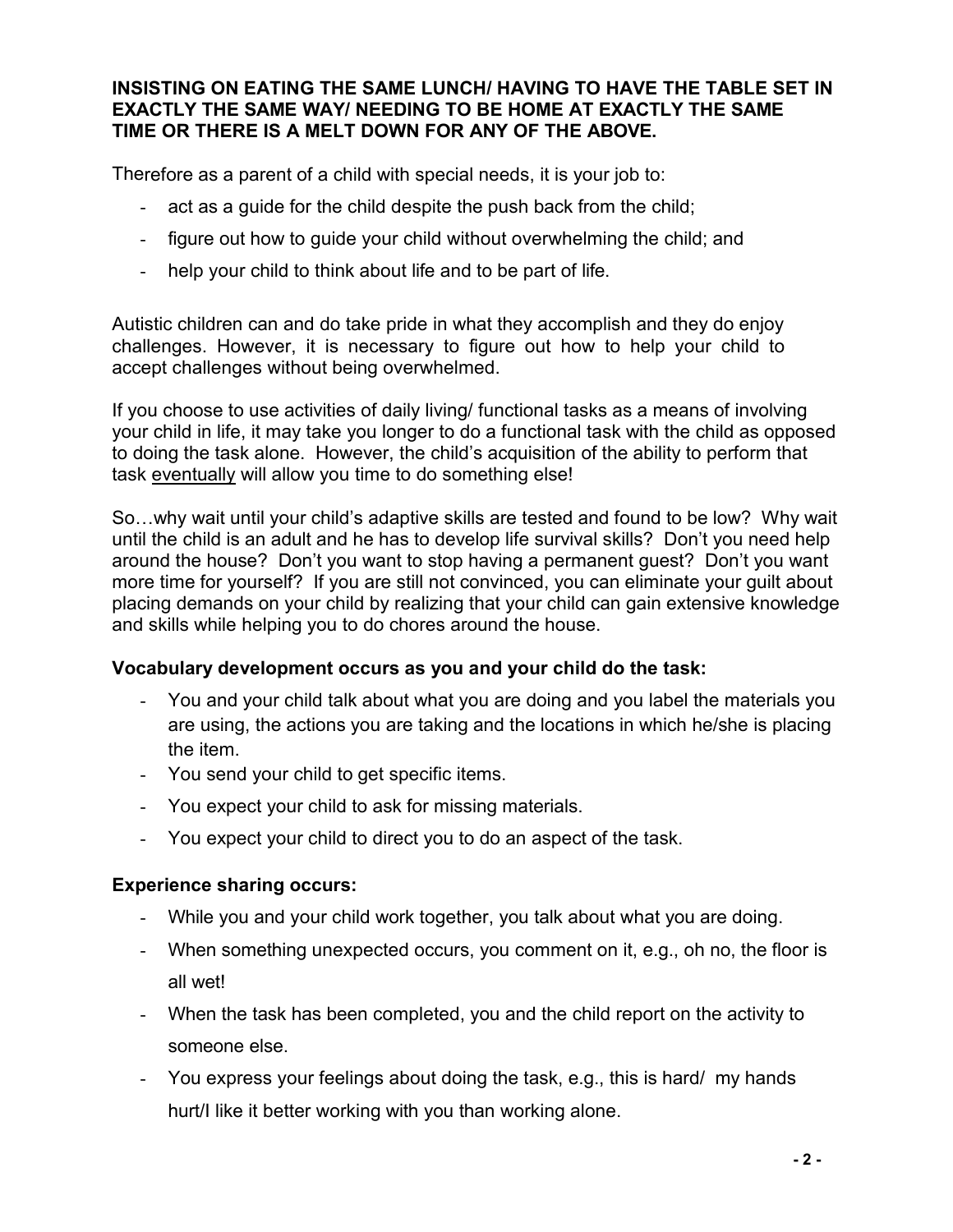# **Language development is fostered through:**

- Developing the vocabulary related to each skill.
- Using the vocabulary in sentences (the level determined by your child's language ability) to talk about what you are doing.
- Understanding language as the language is tied to a concrete, ongoing experience.
- Using language across different communicative functions during the task: commenting, requesting, directing, comparing, exclaiming, questioning, and reporting.
- Chaining of sentences to describe the sequence of steps for the task.
- Stating and experiencing causal factors within the task, e.g., oh no, I spilled the water, the floor is wet.
- Conversing about what you are doing.
- Conversing about what you have completed and talking about what you will have to do next.
- Talking about the task you are doing in comparison to a task that you had done on another day.

# **Awareness of cause and effect is fostered by:**

- Noticing that materials change based on what you do to them (e.g., you wash a shirt and it gets wet, you leave a wet sponge out and it gets dry and hard).
- Understanding that a condition could have been caused by different actions, e.g., the table could get wet when you spilled water, juice or milk and the table got wet when you wiped it with a wet cloth.
- Understanding that actions the child takes can change the condition (e.g., if the child wipes the table it will be clean).
- Understanding that conditions change even if you did not plan for them (e.g., accidentally knocking a bucket over and the floor and your shoes get wet).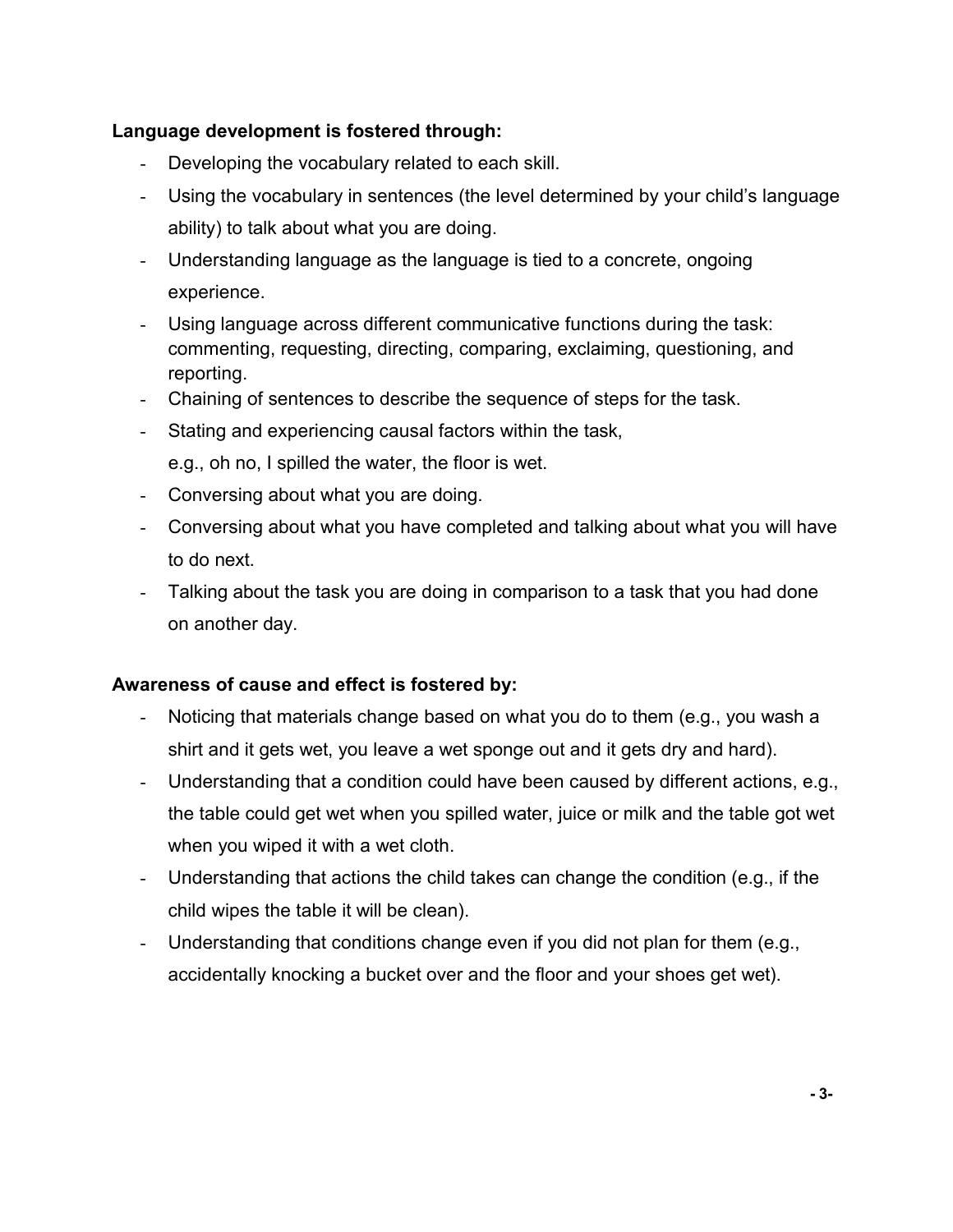# **Understanding the sequencing of events is fostered by:**

- Participating in tasks that are made up of steps.
- Understanding that one step logically precedes another step.
- Understanding that the steps of a sequence might change from one performance to another because of different conditions.
- Understanding that elements within a sequence can change from one performance to another (e.g., using liquid soap one time and powdered soap another time).
- Recognizing that events that occur in the middle of a sequence may change the rest of the sequence.
- Realizing that you may plan to do a task one way but may not be able to carry through with that plan and so that the sequence of steps must be altered.
- Understanding that materials change across the sequence of steps.

#### **Cognitive flexibility is fostered by:**

- Understanding that you can use the same materials for different tasks, e.g., a sponge to soak up a spill/ a sponge to wipe table/ a bucket to wash the floor/ a bucket to wash a car.
- Understanding that you can use different materials for the same task: a paper towel to soak up a spill/ a sponge to wipe up a spill/ a towel to wipe up a spill/ a sleeve of a shirt to wipe up a spill.
- Understanding that you can take a long time to do the task.
- Understanding that you can take a short time to do the task if you hurry.
- Realizing that different people do the same task in different ways.
- Understanding that elements of a task may change.
- Understanding that the sequence of steps might change.
- Understanding that there can be different end points to a task (concept of good enough depending on the need, e.g., setting the table for a nightly dinner vs. setting the table for a party).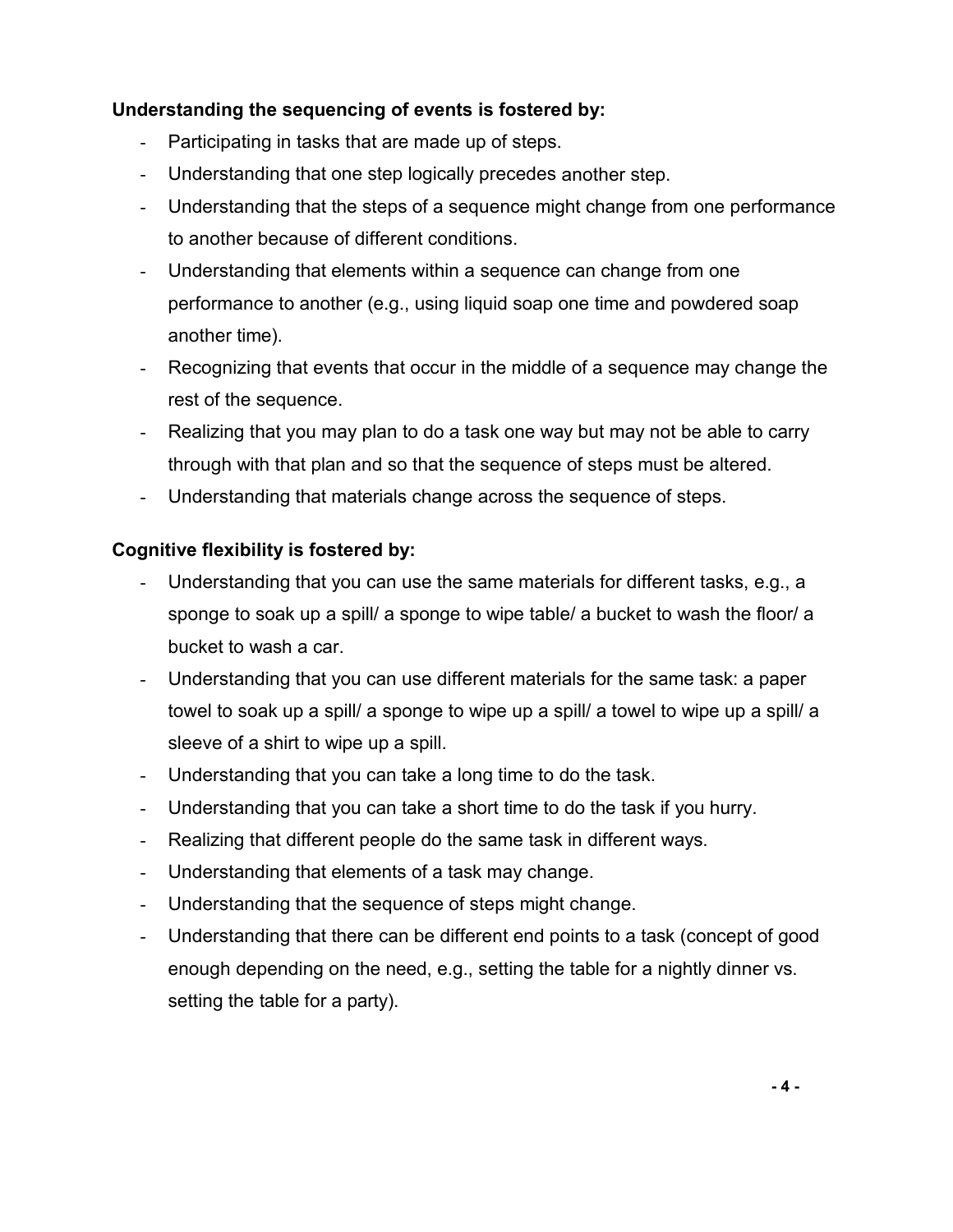# **Dynamic analysis is fostered by:**

- Realizing that you may have to change the way you do the task depending on the materials you have.
- Realizing that you may have to change the way you do the task depending on the time you have allotted to do the task. (That concept of "hurry up we're late/ you can wait to do that later.")
- Understanding that the task will change depending on where you have to do it.
- Understanding that the task will change if you do the task with a different person, another person or many people.
- Understanding that the task will change if you do the task with an adult vs. a child.
- Understanding that the task will change if you do the task with a tall person as opposed to a short person.
- Recognizing that the way you do the task may change if you have lots of tasks to do that day.

## **Flexible problem solving is fostered by:**

- Making adjustments when materials are missing.
- Making adjustments when time is short.
- Making adjustments when a mishap occurs while doing the task. (The dog walks in with muddy paws while you are washing the floor.)
- Making adjustments to differences in conditions that were unexpectedly present at the outset of the task (e.g., it is raining outside and you have to take the garbage out).
- Making adjustments when what you try does not work.
- Making adjustments when tools break.

#### **The ability to remain within an interaction is fostered when:**

- The child has to work with someone else to do a task.
- Each person is given a role in doing the task.
- Roles/jobs are switched within the task.
- Challenges occur while the child is fulfilling his role.
- Roles/jobs are chained within the task and across tasks. (First pouring in the ingredients, then stirring then scooping the batter.)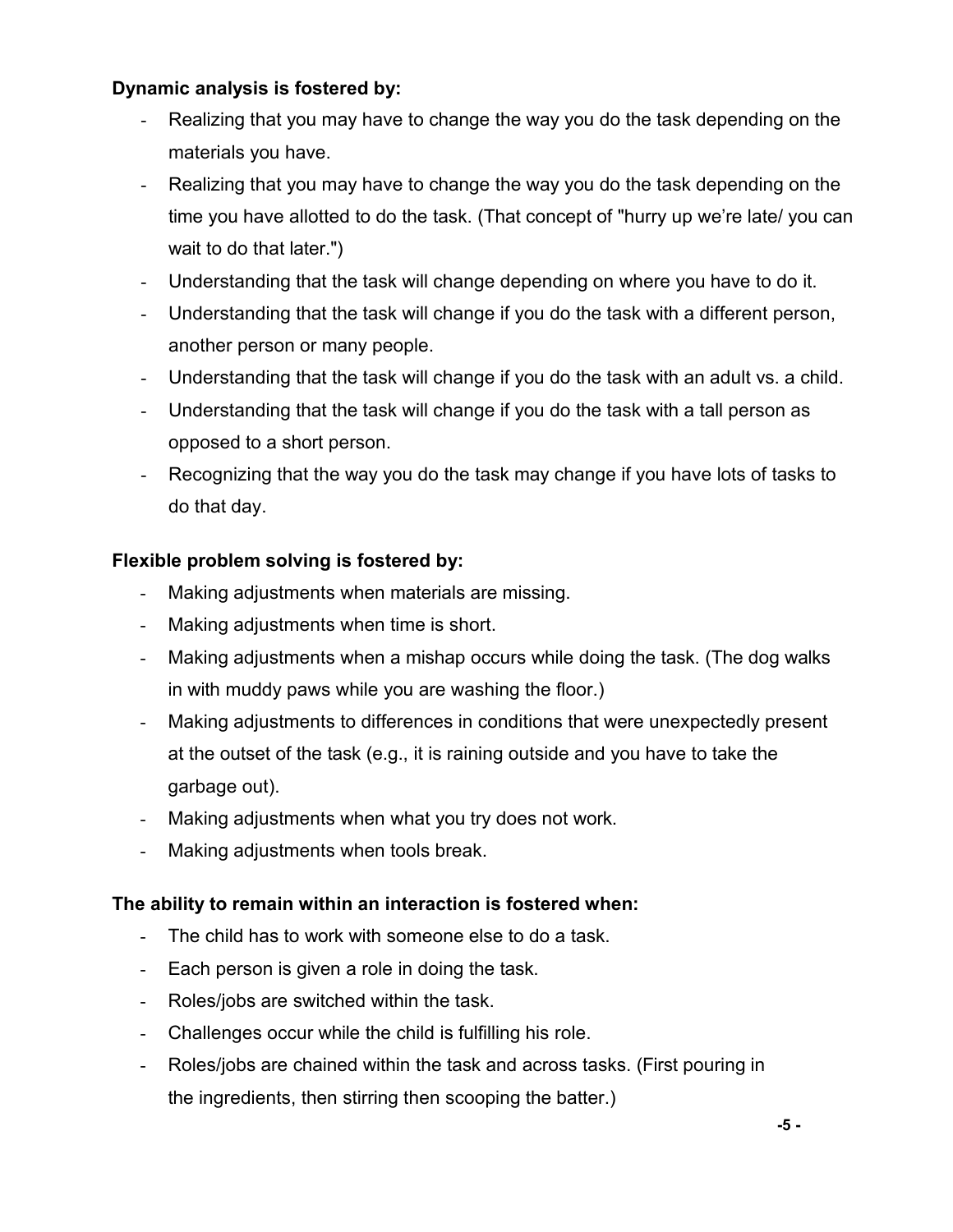- The child needs to emulate what the other person is doing. (Following along to make the same thing.)
- The child has to wait until the other person completes one aspect of the task before he can begin his job. (First I take the clothing item out of the washer and then you put it into the dryer.)

## **Self awareness is fostered through:**

- Recognizing that working hard gets the task done.
- Understanding that completion of the task helps others while lack of completion hinders others.
- Recognizing that a task that is hard the first time will get easier with practice, i.e., awareness of learning over time.
- Understanding that you like to use certain tools better than others.
- Recognizing that doing a task with someone else makes it easier.
- Understanding that planning the task supports efficiency.
- Recognizing that working quickly will allow for more time to do something else but working too quickly my negatively impact the quality of the outcome.
- Understanding that mistakes don't matter.
- Understanding that a mistake may help you to learn.
- Understanding that sometimes someone else might want to do the task that you like to do.
- Recognizing that pleasing/helping someone else brings pleasure to you.
- Feeling good about yourself because you can complete tasks necessary for life.
- Feeling competent because you can accomplish tasks.
- Feeling good about yourself by being an active member of the family.
- Developing a sense of pride as others appreciate what has been done.

## **Episodic memories can be fostered by:**

- Developing joint memories with someone else as you work side by side.
- Completing a task for which you are pleased about the outcome.
- Experiencing moments within tasks that are funny or scary.
- Planning the activity and then completing it.
- Comparing one task to another.
- Sharing comments about the task with another person.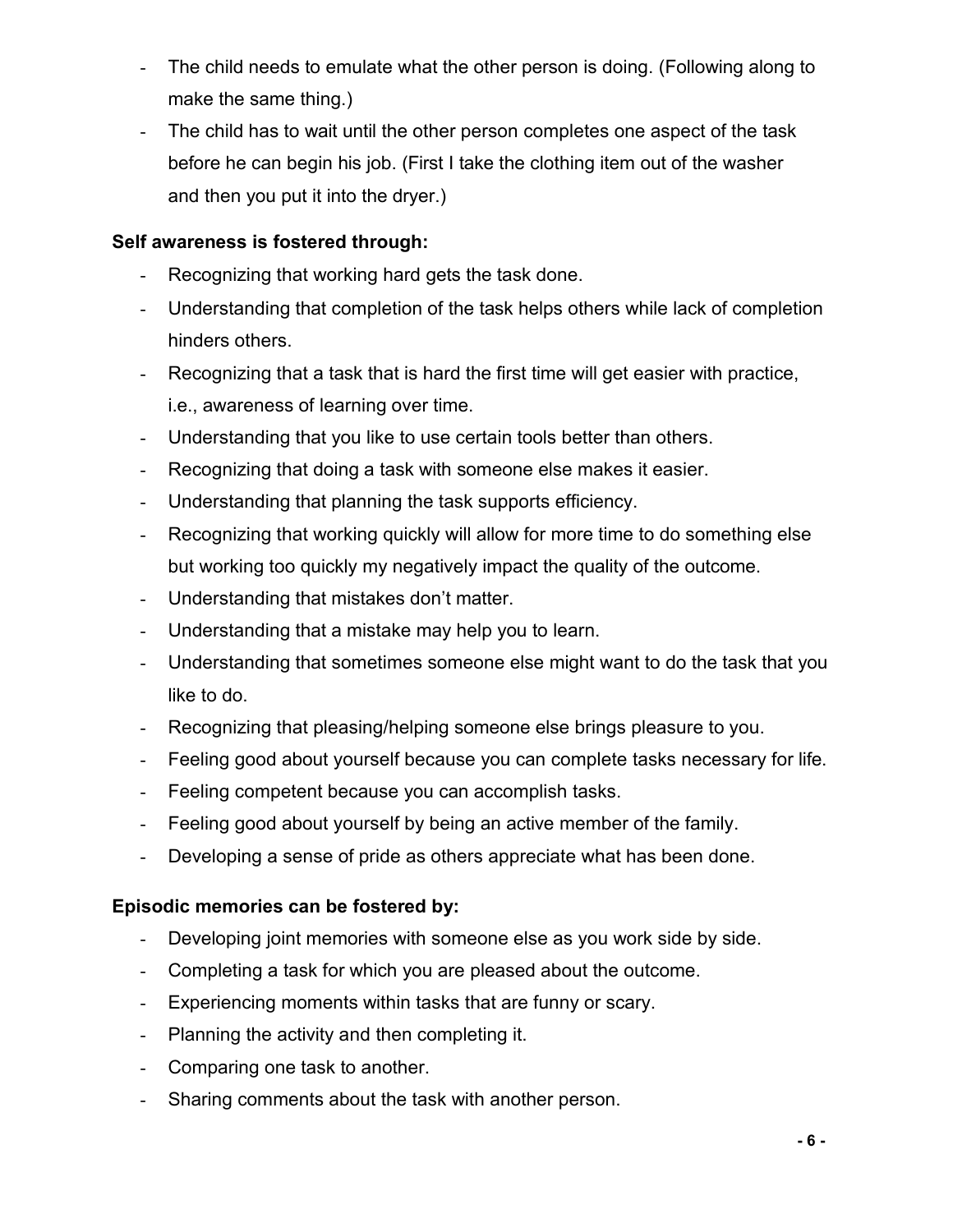# **Visual referencing and attunement skills are fostered when:**

- The partner's emotional responses are exaggerated and slowed down within the task.
- Language is lessened and visual referencing for the specific materials is exaggerated.
- Two items are offered but one is visually referenced in an exaggerated way.
- The location for an item is spotlighted through visual gaze as opposed to language.
- An item is taken from the child but the child's hand is held as well as the item so that the child shifts his/her visual attention up to the person.
- An item is given to the child while holding onto the child's hand so the child shift's his/her visual attention to the person.
- Yes/no questions are answered through head shakes and nods.

# **Fine motor skills are fostered when:**

- The child is expected to assume a role/job in the activity.
- Specific tasks are divided into two parts so that the fine motor skill requirement is easier and the child can be successful.
- There are expectations for performance levels that the child needs to meet.
- The child is given opportunities to use basic tools (e.g., a sponge).
- The child is given opportunities to do the task repeatedly.

# **Basic functional science knowledge is fostered:**

- When liquids must be soaked up, items have holes in them or there are changes in the temperature that affects the materials.
- When doing cleaning tasks, observing the amounts involved: too much vs. too little soap, ratio of water to cleaning liquid, big spills vs. little spills.
- When doing cleaning tasks, the impact of force, speed, and choice of materials on the ability to do the task successfully.
- When doing cooking and cleaning tasks, the impact of temperature change on materials and the transformation of materials from one state to another or the emulsification of one liquid within another.
- The type of spill and the corresponding method for cleaning.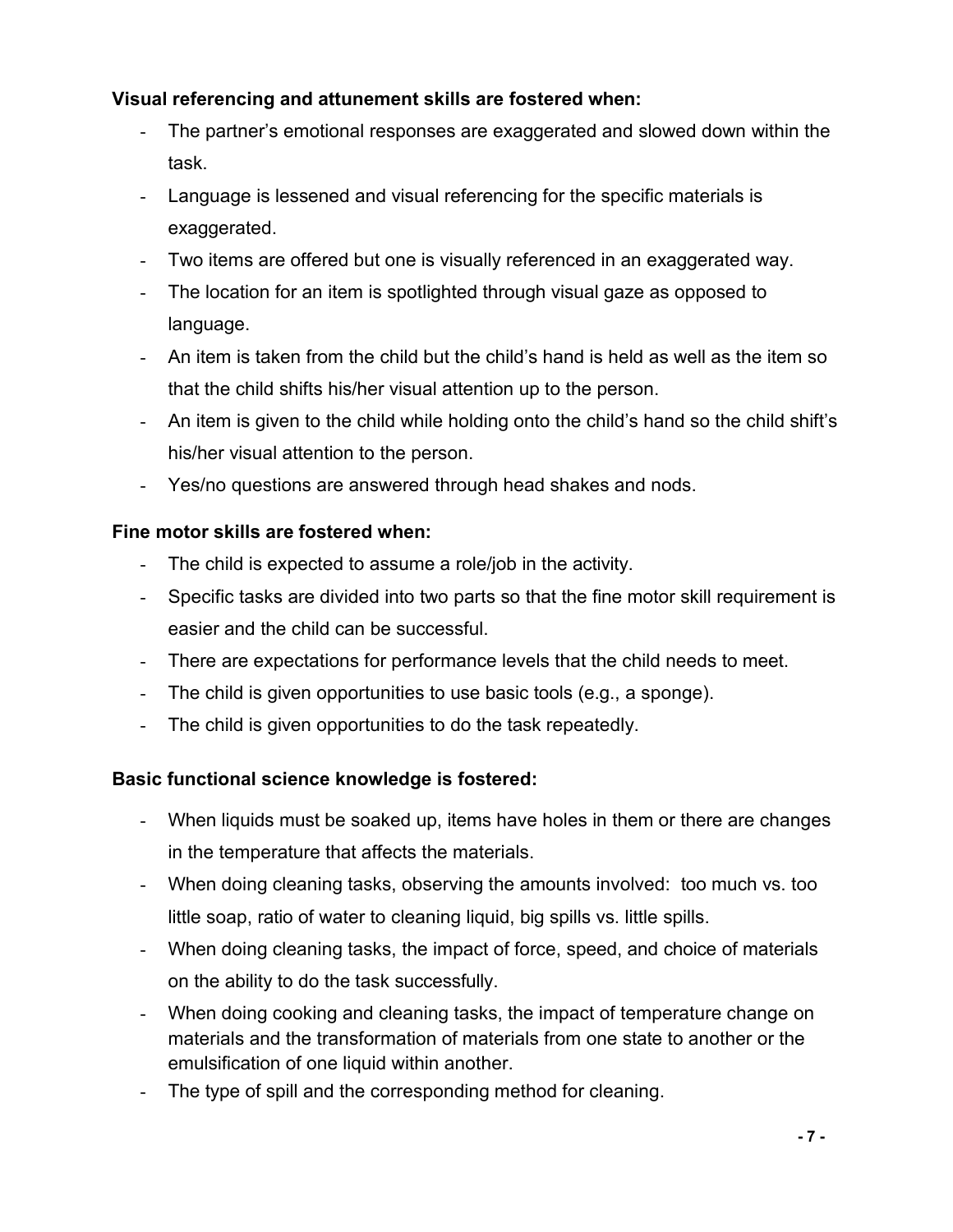#### **Basic academic skills are reinforced:**

- When the child has to get a specific number of items.
- When the child needs to recognize the labels of cleaning items.
- When the child needs to create space to put away items.
- When the child has to sort items into appropriate places.
- When the child needs to follow specific steps within directions.
- When the child has to judge if an item is empty or full, wet or dry, big or little, sticky/dirty or clean.

#### **Sensory issues can be confronted:**

- When the child learns how to make adjustments so that he/she can participate despite sensory issues, e.g., wearing rubber gloves.
- When the child becomes involved in a task and can stay in his role, despite the presence of a sensory stimuli that makes him a little uncomfortable.
- Through repeated exposure, sensory issues sometimes lessen.

In addition to the above, the child will learn the skills that will allow him/her to function in life more independently. The child will learn that he/she is a contributing member of a family unit. Others in the household will make the same observation! The more time the child spends doing functional tasks, the less time he will have to do self stimulatory behaviors or to focus on obsessive interests.

As a concrete example, understand that a child who is involved in washing dishes, learns the following and more:

Labels for each of the dishes, the verbs wash, rinse, scrub, the sequence of steps for washing the dishes, the causal factors that the dried food on the plate makes the dish dirty, hot water cleans better than cold water, soap cleans better than plain water, it is fun to blow soap bubbles, certain foods are easier to wash off a plate than others, sponges don't work as well as scrub pads, rinsing is good enough for dishes going into the dishwasher, it is okay to touch soapy water if I wear rubber gloves, Mom washed dishes with her mother too, Mom does not like the smell of sour milk, paper towel falls apart when it gets wet no matter what they say on television, a small sponge does not soak up as much water as a big sponge, I can wash five plates faster than I can wash five cups.

Clearly, all this learning will not take place washing dishes one time, but that is fine since there are lots of opportunities to wash dishes every day!